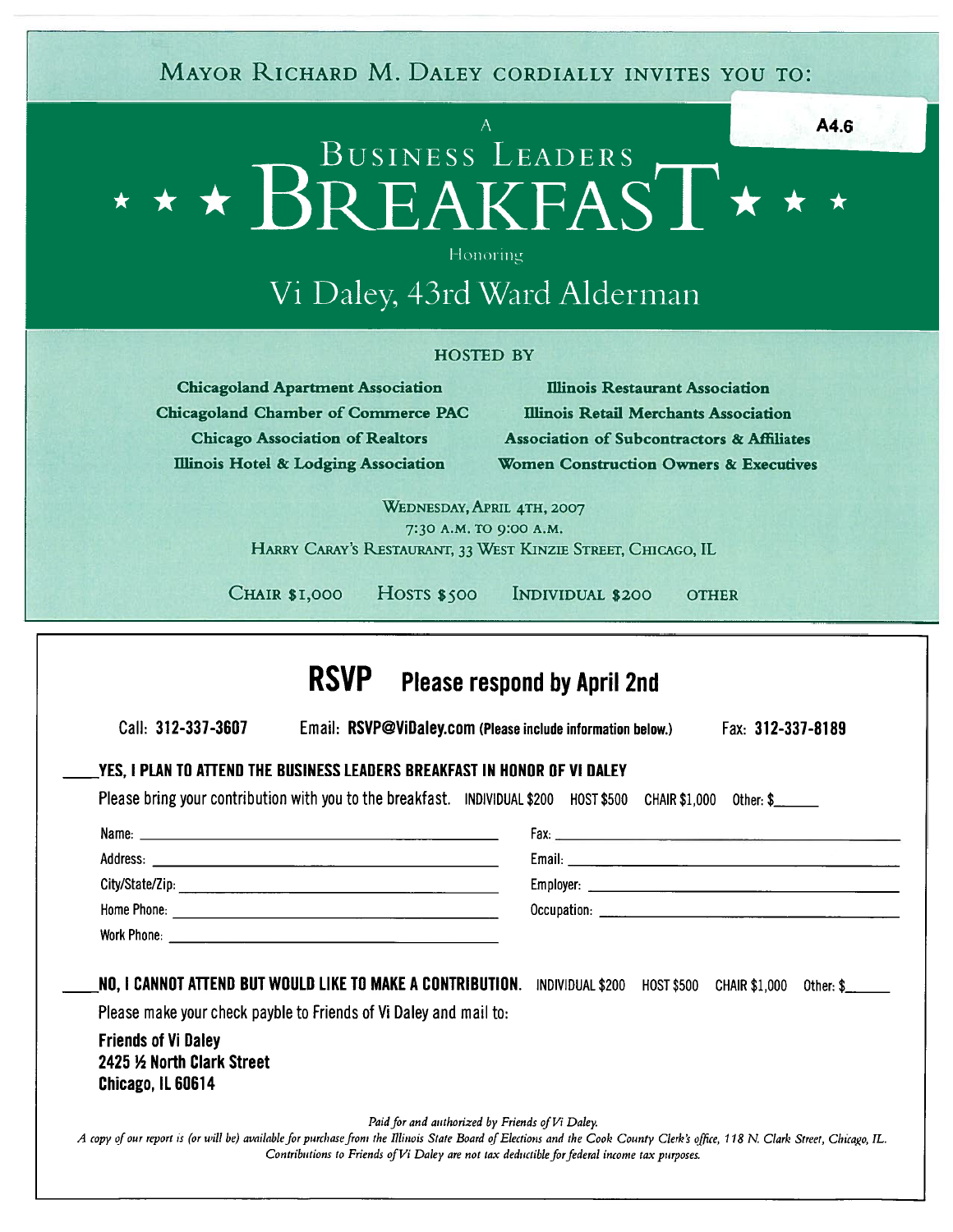A4.6

iirn tiew Initiatives Archives Chicagoland Chamber PAC Makes Endorsements in Aldermanic Races — —

# Chicagoland Chamber PAC Makes Endorsements in Aldermanic Races

### Chamber Supports Pro-Business, Pro-Jobs Candidates in City Council Elections

The Chicagoland Chamber of Commerce Political Action Committee is backing aldermanic candidates in the upcoming municipal election, throwing its suppor<sup>t</sup> behind candidates who are advocates for business friendly policies.

"Recent actions by City Council, including initial suppor<sup>t</sup> for the anti-business Big Box measure, demonstrate that economic growth and prosperity are not benefits our region can take for granted," said Gerald Roper, President of the Chicagoland Chamber. "The Chamber PAC's endorsements are the first step in <sup>a</sup> long-range plan to take <sup>a</sup> more proactive role in fostering business friendly policies at all levels of governmen<sup>t</sup> to ensure our city and region continue to grow and create jobs."

The Chamber PAC analyzed races and is supporting aldermanic candidates in 43 Wards based upon their response to <sup>a</sup> candidate questionnaire, their overall business stance, and incumbents' pas<sup>t</sup> suppor<sup>t</sup> for business issues in the City Council. View the complete list of endorsed candidates.

"We believe these candidates are committed to promoting pro-business policies that will lead our city toward ongoing economic growth and development. They understand the critical role businesses <sup>p</sup>lay in creating jobs for local residents, contributing to the tax base and our schools, and building prosperity for our entire region, and they will advocate for business friendly policies for the benefit of their wards and the city," Roper added.

The Chamber PAC will promote these endorsements to its member companies and urge businesses and employees to spread the word about pro-business and pro-jobs candidates.

For more information, contact Michael Mini at mmini@chicagolandchamber.org or 312-494-6787.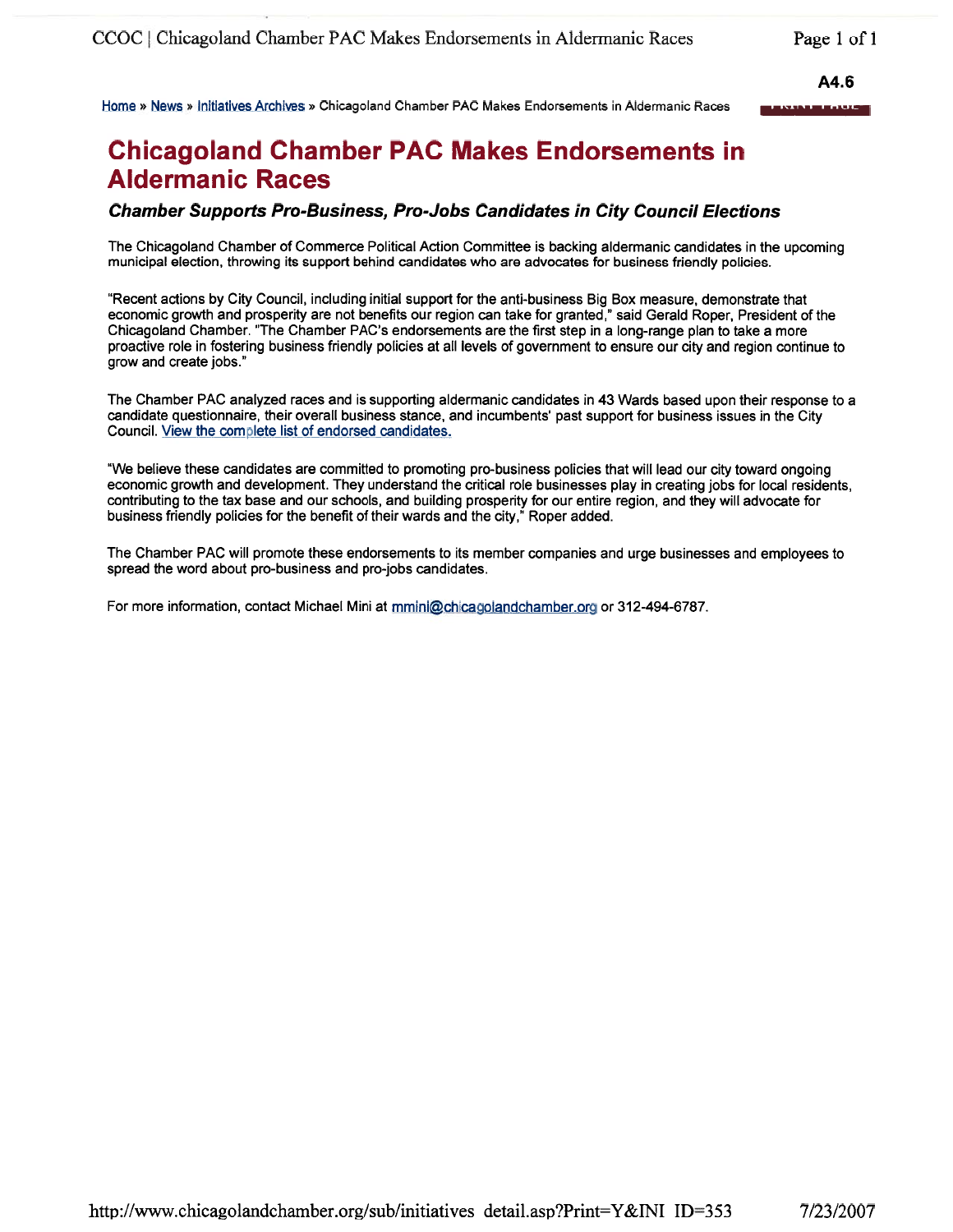Home » News » Initiatives Archives » Nine New Aldermen to Join City Council

## Nine New Aldermen to Join City Council

A total of nine new Members will be sworn in to the Chicago City Council on May 21st. Six new Aldermen were elected in runoff races held April 17th and three others were victorious in the first round of elections held back in February. Eight of the nine new Members defeated incumbent Aldermen and one was elected to the open seat vacated by retiring 15th Ward AId. Ted Thomas. The Chamber is committed to building relationships with the new Aldermen and offering the Chamber's resources on matters of business and economic development.

This year, the Chamber PAC participated in the City Council elections at <sup>a</sup> much higher level than ever before by contributing \$165,000 to Aldermanic candidates (\$100,000 in the Feb. 27 election and \$65,000 in the April 17 election). 40 of 43 Chamber PAC-endorsed candidates in the February election either won outright or advanced to the runoff races. 37th AId. Emma Mitts, champion of opposition to the "big box" ordinance, won re-election in February and pro-business Aldermen Bernie Stone, Vi Daley, Lona Lane and Howard Brookins, Jr. were victorious in their runoff races.

Download the Full Story to view the Election Results and how the Chamber PAC Endorsed Candiates fared.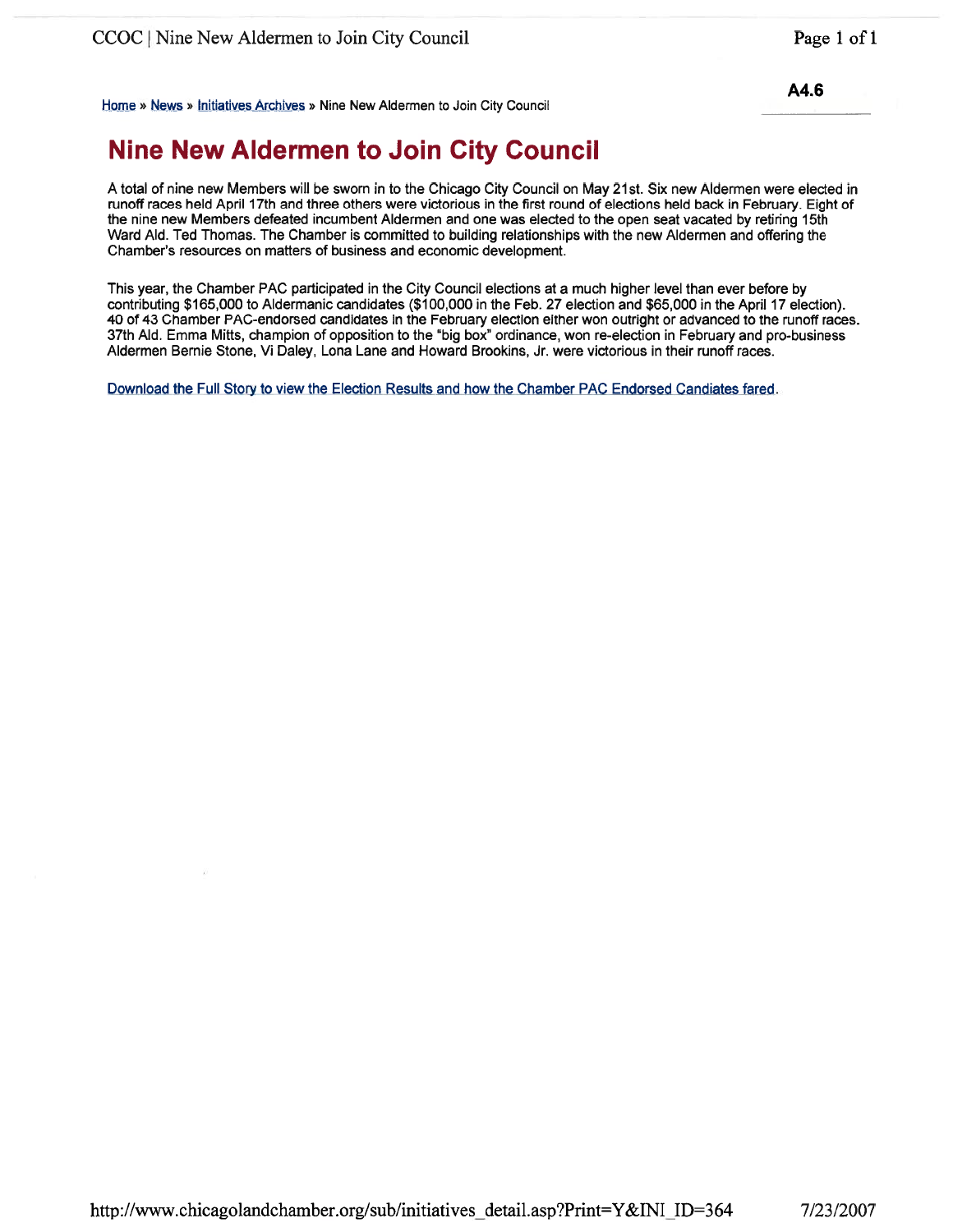### Mini, Michael

From: member repor<sup>t</sup> Sent: Monday, April 16, 2007 3:18 PM

To: AliStaff

Subject: Vote for Pro-Business Candidates on April 17th

Municipal elections will be held throughout the Chicagoland region on Tuesday, April 17. Don't forget to vote for pro-business candidates in your municipality - or Chamber-endorsed Aldermanic candidates if you live in one of the twelve Chicago Wards in which runoff elections will be held. Please share the following list of Chamberendorsed Chicago Aldermanic candidates with your friends, colleagues, and employees to help ensure election of <sup>a</sup> business-friendly City Council.



Political Action Committee

### April 17, 2007 Aldermanic Runoff Elections

### Endorsed Candidates

| Ward | <b>Endorsed Candidate</b> |  |  |
|------|---------------------------|--|--|
| 2    | <b>Madeline Haithcock</b> |  |  |
| 15   | Felicia Simmons-Stovall   |  |  |
| 16   | <b>Shirley Coleman</b>    |  |  |
| 18   | Lona Lane                 |  |  |
| 21   | Howard Brookins, Jr.      |  |  |
| 24   | <b>Michael Chandler</b>   |  |  |
| 32   | <b>Ted Matlak</b>         |  |  |
| 35   | Vilma Colom               |  |  |
| 43   | Vi Daley                  |  |  |
| 50   | <b>Bernard Stone</b>      |  |  |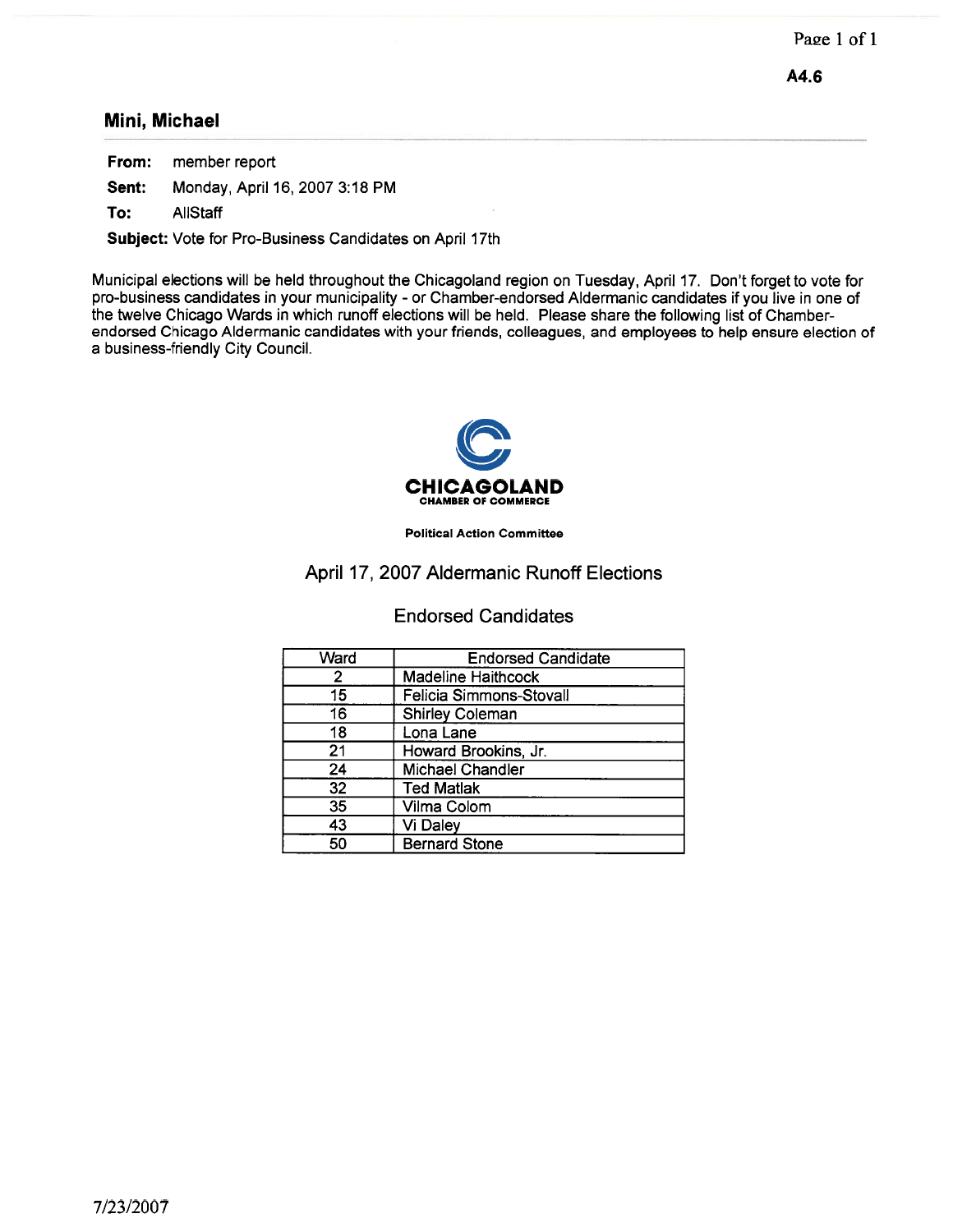### Mini, Michael

From: Jerry Roper Sent: Wednesday, February 14, 2007 4:58 PM To: AliStaff Subject: In Which Ward is that Business Located? Attachments: PAC Pledge Card v2.doc

We're confident Chamber members who live in Chicago can identify the Alderman that represents the Ward in which they live and work. However, you might have <sup>a</sup> question about which Ward that new home you're thinking about moving to in located in, or who represents the Ward in which you're looking to expand your business. Perhaps you need to identify your County Commissioner, State Rep or Senator, or Congressman. Click on the link below and enter your address to identify your elected officials and access information about how to contact them.

### http://www.civicfootprint.org/

Before you go to the polls, don't forget to review the list of Chamber PAC-endorsed candidates at http://www.chicagolandchamber.org/sub/initiatives\_detail.asp?INI\_ID=353

To make <sup>a</sup> contribution to the Chamber PAC, download the attached form and fax or mail it back. For more information, call Michael Mini at 312-494-6787.

The Chicagoland Chamber of Commerce Political Action Committee collects contributions from members of the Chicagoland Chamber of Commerce for state and local political activities. Contributions are voluntary and refusal to contribute does not affect membership rights. Contributions are not deductible as charitable contributions for federal tax purposes. A copy of our repor<sup>t</sup> filed with the State Board of Elections and the Cook County Clerk is (or will be) available for purchase from the State Board of Elections, Springfield, Illinois and from the Cook County Clerk, Chicago, Illinois.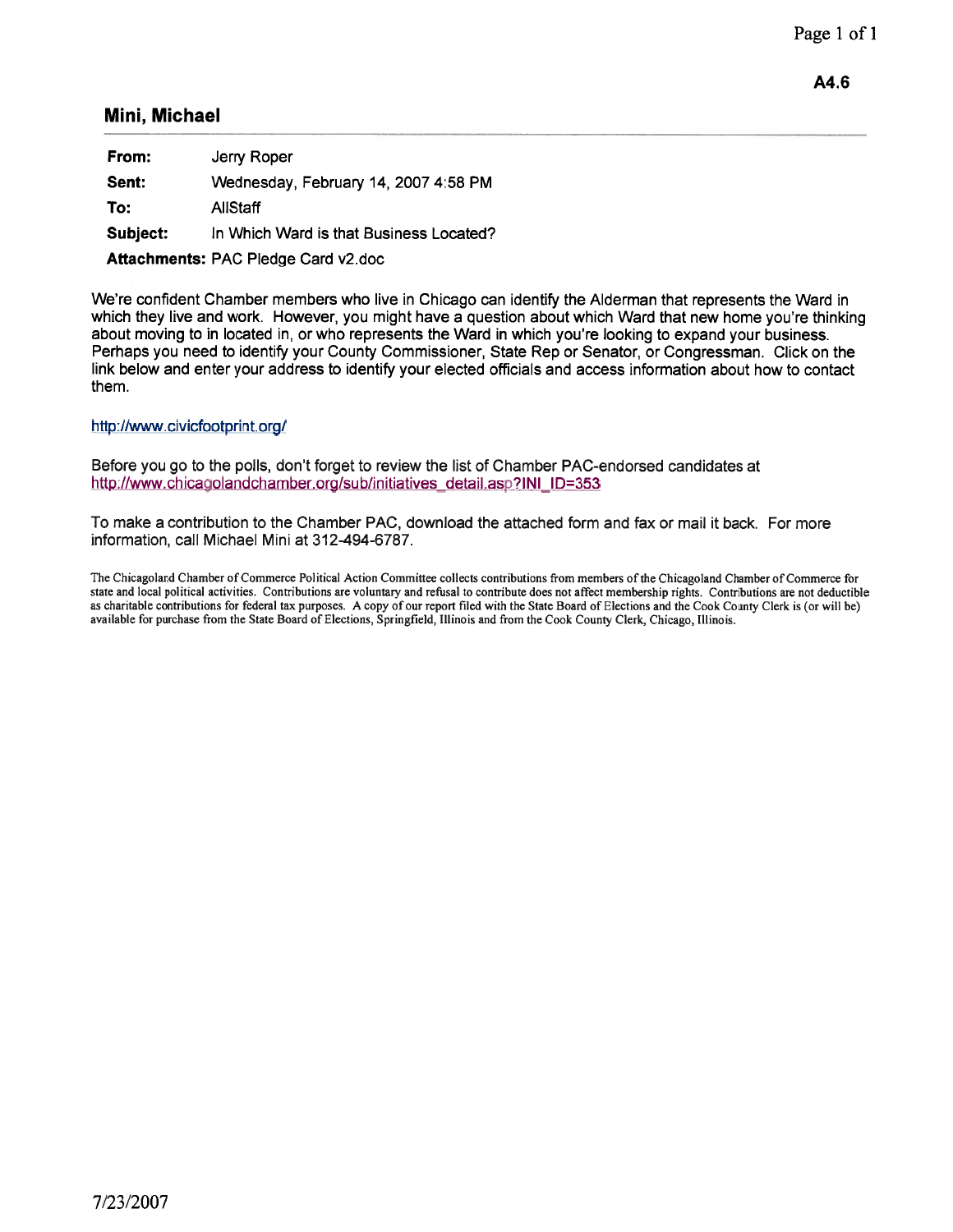When the economy tanked, and people started losing their jobs, When the economy tanked, and people started losing their jobs, who stepped up to the plate for her district? who stepped up to the plate for her district?

BLUE ISLAND, IL BLUE ISLAND, IL U.S. POSTAGE<br>PAID U.S. POSTAGE PRSRT STD PERMIT<sub>135</sub> PERMIT 135 PRSRT STD

> SUZIE BASS STATE REPRESENTATIVE STATE REPRESENTATIVE  $\overline{u}$

- Saying "NO" to Special Interests: Bassi said NO when special interests pushed the • Saying "NO" to Special Interests: Bassi said NO when special interests pushed the legislature to raise taxes on employers, legislature to raise taxes on employers, which has caused more jobs to be lost.\* which has caused more jobs to be lost.\*
- ed that steps be taken to clean up corrup-Cleaning Up Corruption: Bassi demand-• Cleaning Up Corruption: Bassi demand ed that steps be taken to clean up corruption in state government. tion in state government.
- Helping Employers Stay Here: And, realearned her one of the highest ratings by the izing that businesses create jobs, Bassi voted time and again to help Illinois employers stay competitive, which has • Helping Employers Stay Here: And, real izing that businesses create jobs, Bassi voted time and again to help Illinois employers stay competitive, which has earned her one of the highest ratings by the state's business assciations. state's business associations.
- SB1903, 93rd General Assembly, 3rd Reading \* SB1903, 93rd General Assembly, 3rd Reading

That's why the Coalition That's why the Coalition Prosperity is supporting Prosperity is supporting Suzie Bassi this March. Suzie Bassi this March. for Jobs, Growth and for Jobs, Growth and

When you see Representative "thanks" for standing up for When you see Representative "thanks" for standing up for jobs in our area – and tell jobs in our area — and tell Bassi this spring, tell her Bassi this spring, tell her her you won't forget it! her you won't forget it!

> concerned about concerned about Paid for by the and Prosperity, Paid for by the and Prosperity, an alliance of au alliance of Coalition for Jobs, Growth, Jobs, Growth, our future. employers

OR CURRENT RESIDENT ON -ESPECIALLY IN THE BAD TIMES. OR CURRENT RESIDENT

SUZIE BASSI: LEADERSHIP YOU CAN COUNT

**ON - ESPECIALLY IN THE BAD TIMES.** 

SUZIE BASSI: LEADERSHIP YOU CAN COUNT